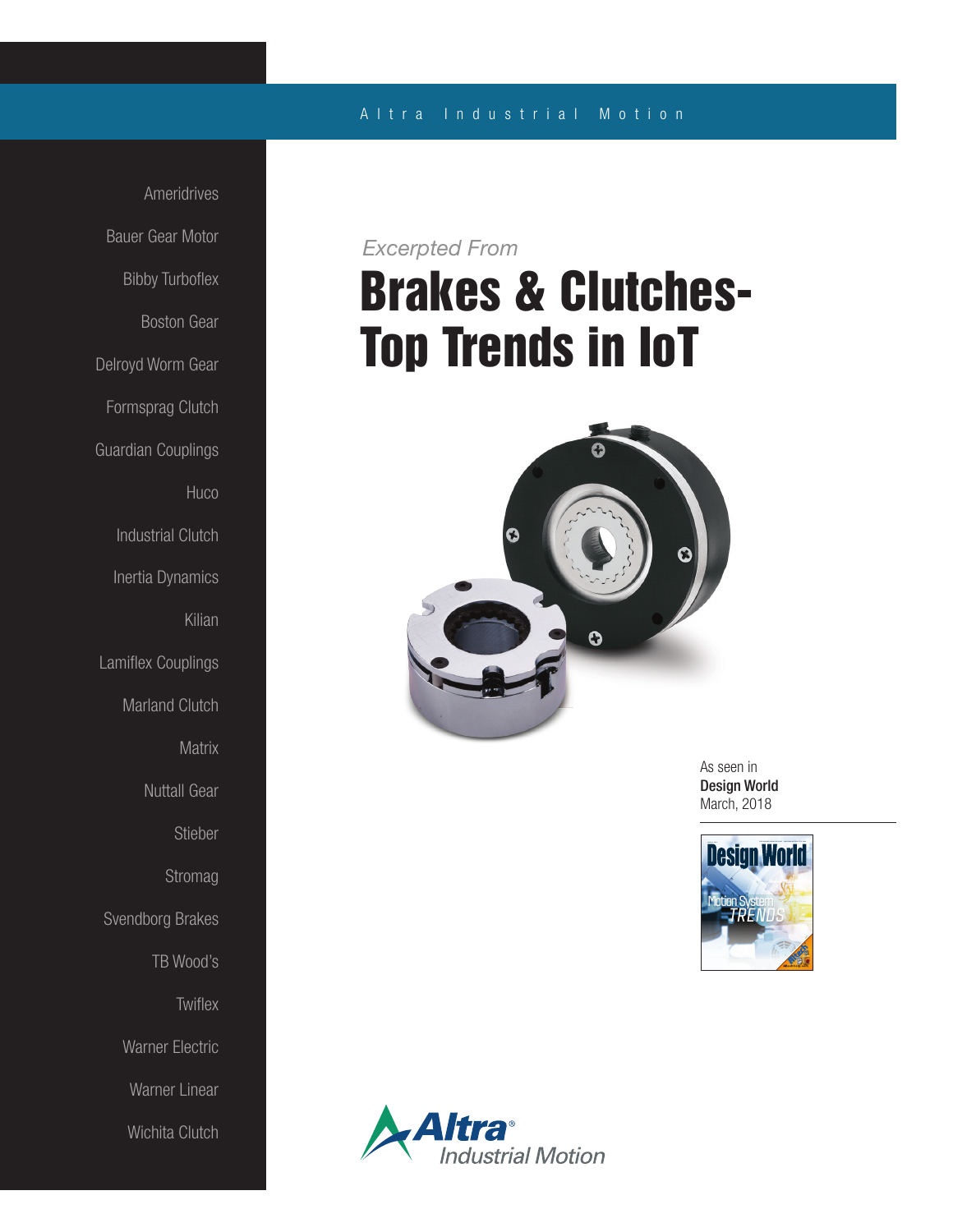### *Excerpted From*

# Brakes & Clutches-Top Trends in IoT

by Lisa Ettel Senior Editor, Design World



Matrix spring-applied, electromagneticallyreleased 1EB Series servo motor brakes are widely used on industrial robot applications. The brakes maintain torque during static/ holding operations and occasional E-stop (dynamic stopping) engagement in the case of power failure.



Warner Electric ERS Series brakes are springset and electrically-released to provide holding as well as occasional dynamic stopping functions in emergency situations.

Industrial brakes and clutches could become a \$1.7 billion market by 2024, mostly due to investment in industrial automation and the rise of smart factories. That's according to Global Industry Analysts Inc. (GIA). The quickest-growing industries include those related to material handling, food and beverage, machine tools, and textiles. As with other technologies, the fastest rate of adoption is in the Asia-Pacific region — with a CAGR of 8.4% for the clutch and brake market over the next six years.

 Whether stock or specific to an application, clutch and brake specification and integration must be simple. For more on this — and what else design engineers require from designs today, we spoke with Gary Haasch, senior product and engineering manager at the Electric Clutches and Brakes Group of Altra Industrial Motion. Here's what he had to say.

 Automated guided vehicles (AGVs) and other battery-powered mobile equipment are increasingly common. Here, we sell an ERS Brake specifically designed for AGV systems to provide static holding with limited emergency stop dynamic braking. As with AGVs, the trend for all-terrain vehicles (ATVs) and utility task vehicles (UTVs) today is for the brake or clutch manufacturer to provide features that necessitate less effort for the end user — including more mechanical control with less physical effort. On a related note — that of automated warehousing — we're selling more C-Face-mounted clutch brakes than in the past. These are for controlling ac-motor-powered conveyors.

 In contrast, Cartesian robots require servomotor brakes — with the ability to engage in static holding … and with functional e-stop dynamic braking of servomotors for each axis of a robot.

On the topic of  $I \circ T$  — the fact is that the IoT is here  $\dots$  it's no longer the future. So the sky's the limit on what remote actuation (and dashboard monitoring) can work on the many devices in our everyday lives. We see IoT influencing the brake and clutch industry so we're starting to investigate where IoT might be helpful as a value-added feature. Direct consumer products have the most appeal, but the market isn't financially ready to support IoT functionality. That said, as the cost for technologies to support IoT functionality comes down, we think we'll see more controllability and feedback through smartphone technology.

 For now, our focus is to educate end users on the value of realtime access to system information — including functional alerts (to prompt adjustments) or predictive maintenance of clutches and brakes.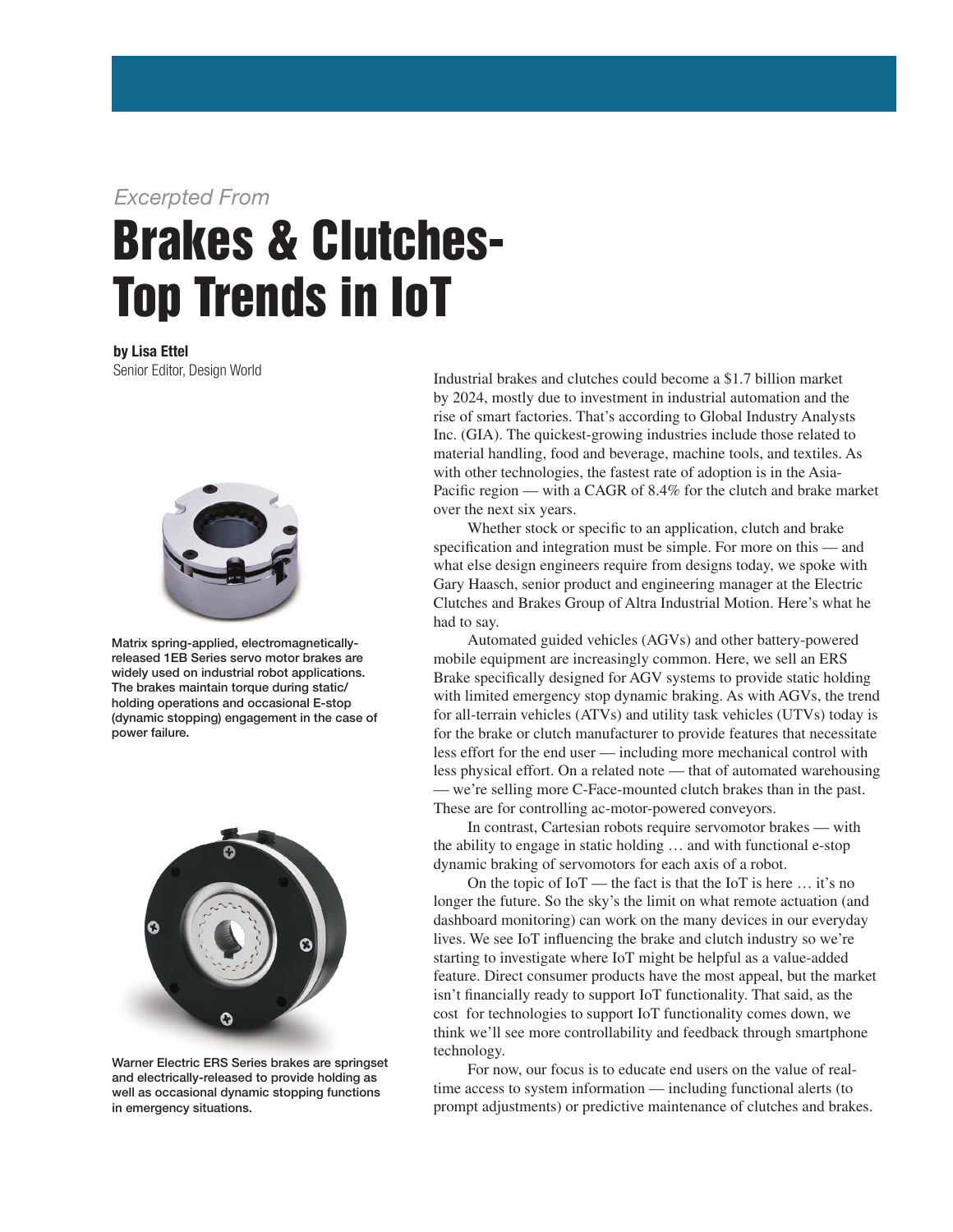On the topic of Industrial IoT (IIoT), increasingly networked manufacturing has spurred us to begin several programs for operators wanting remote access and monitoring. For example, one potential IIoT clutch application is for the activation (and performance and condition monitoring) of a clutch assembly in an oil-well pump jack.

 Right now a manufacturer uses our clutch in this application to let an engine restart without load after maintenance. Our clutch also disengages the engine if the oil level of a well falls below a suction tube (to let the oil level recover). More specifically, this is a Warner Electric Mag Stop clutch (which is bearing mounted and has steel friction plates); a pulley accommodates twin V-belts that drive the pump shaft. The modified clutch is a variation of standard CMS clutches (which come rated to 200 or 250 ft-lb). Before the clutch was added to this design, the engine kept running (which accelerated wear) or shut down (necessitating restart).

 Besides IoT, we see other trends in the design and use of brake and clutch technology.

 In applications where safety and e-stopping is networked, power-off brakes are increasingly common, as these brakes engage immediately when the power source is disabled.

 On the topic of software to improve designs — we use electromechanical simulation software on clutch and brake designs to get maximum torque performance. The software simulates lines of flux from a wound coil to predict the attractive force that yields the torque capacity of the clutch or brake. This in turn lets us validate designs much faster than what's possible with traditional design approaches which are usually through a build-test-redesign product development cycle.

 In terms of new brake offerings over the last year, we've introduced more power-off brakes for both static holding and dynamic e-stop braking of servomotor-driven applications and similar brakes for electric vehicles.



Warner Electric engineers developed a modified CMS (Commercial Mag Stop) clutch to meet a pump jack OEMs function and performance requirements. The clutch assembly mounts directly to the engine shaft and features a double-groove pulley to accommodate twin V-belts that drive the pump shaft.